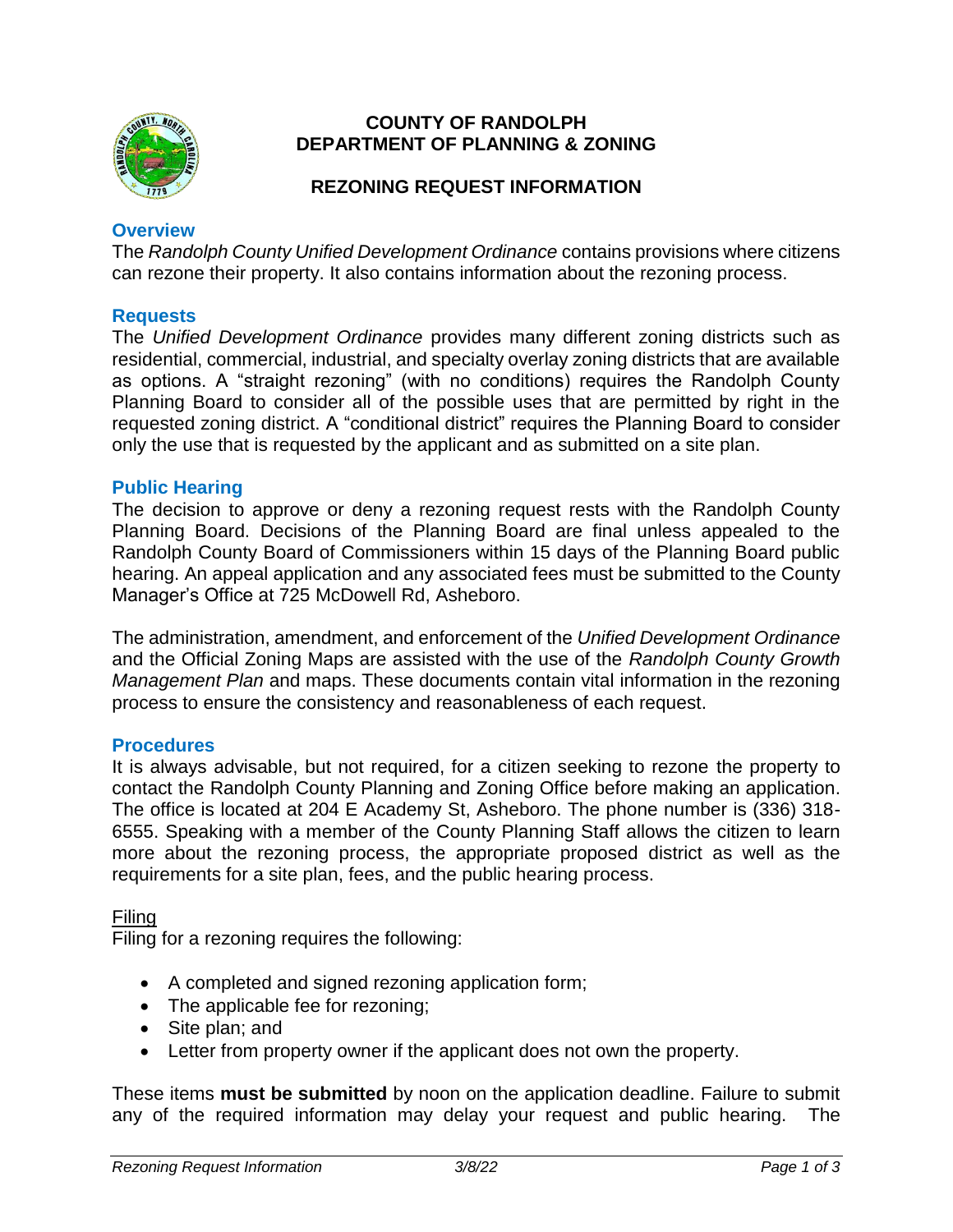application deadline can be found by visiting the County Planning Department website page.

# **Notifications**

After the application has been received, County Planning Staff further reviews the request, prepares reports, and fulfills the legal notification process as established by State law. The notification process includes mailing first-class notifications to all adjoining property owners, a legal advertisement in the local newspaper, and posting a public hearing sign on the property. The County will also place the Planning Board Agenda on the County website, [http://www.randolphcountync.gov,](http://www.randolphcountync.gov/) and will try to post more details regarding the case on the County Public Hearing page. Often these notifications will cause public inquiries. The Staff tries to pass the information along to the Planning Board.

### Discussion with Interested Parties

The County Planning Staff also encourages applicants for rezoning to discuss the request with any other interested parties such as adjoining property owners and residences. Many times this will aid in the rezoning process by allowing the interested parties to hear from the applicant before the public hearing and better understand the request.

# Technical Review Committee

The Technical Review Committee, consisting of various County department staff as needed, will meet to review the application for the rezoning including the site plans and any reports supplied by the applicant or created by staff as a part of the rezoning process. The Technical Review Committee, after reviewing all known facts, makes a recommendation to the Planning Board including policies from the *Growth Management Plan* that supports the recommendations.

### Withdrawals

A request to withdraw a rezoning application must be made in writing, signed by the applicant, and submitted to the County Planning Staff as soon as possible. If the request to withdraw is submitted before any public notifications, a refund may be possible. If public notifications have already been sent, a refund will not be possible. The decision to withdraw the request from the agenda after the notifications have been sent is made by the Planning Director.

### **Public Hearing**

**The applicant for the rezoning request or their representative must be present for the Planning Board Public Hearing.** The Planning Board meetings are usually held on the Tuesday following the first Monday of each month in the Commissioner's Meeting Room in the 1909 Historic Courthouse located at 145-C Worth St, Asheboro. The meeting begins at 6:30 p.m. The meeting date may change due to other events (ex. elections, weather, etc.) or a meeting may be canceled if there are no requests for the Planning Board to consider. Always consult the County website for details of upcoming meetings.

### Meeting Process

After the meeting is called to order, the Planning Board will do a roll call to ensure that a quorum is present and the Planning Board can conduct business. The Planning Board